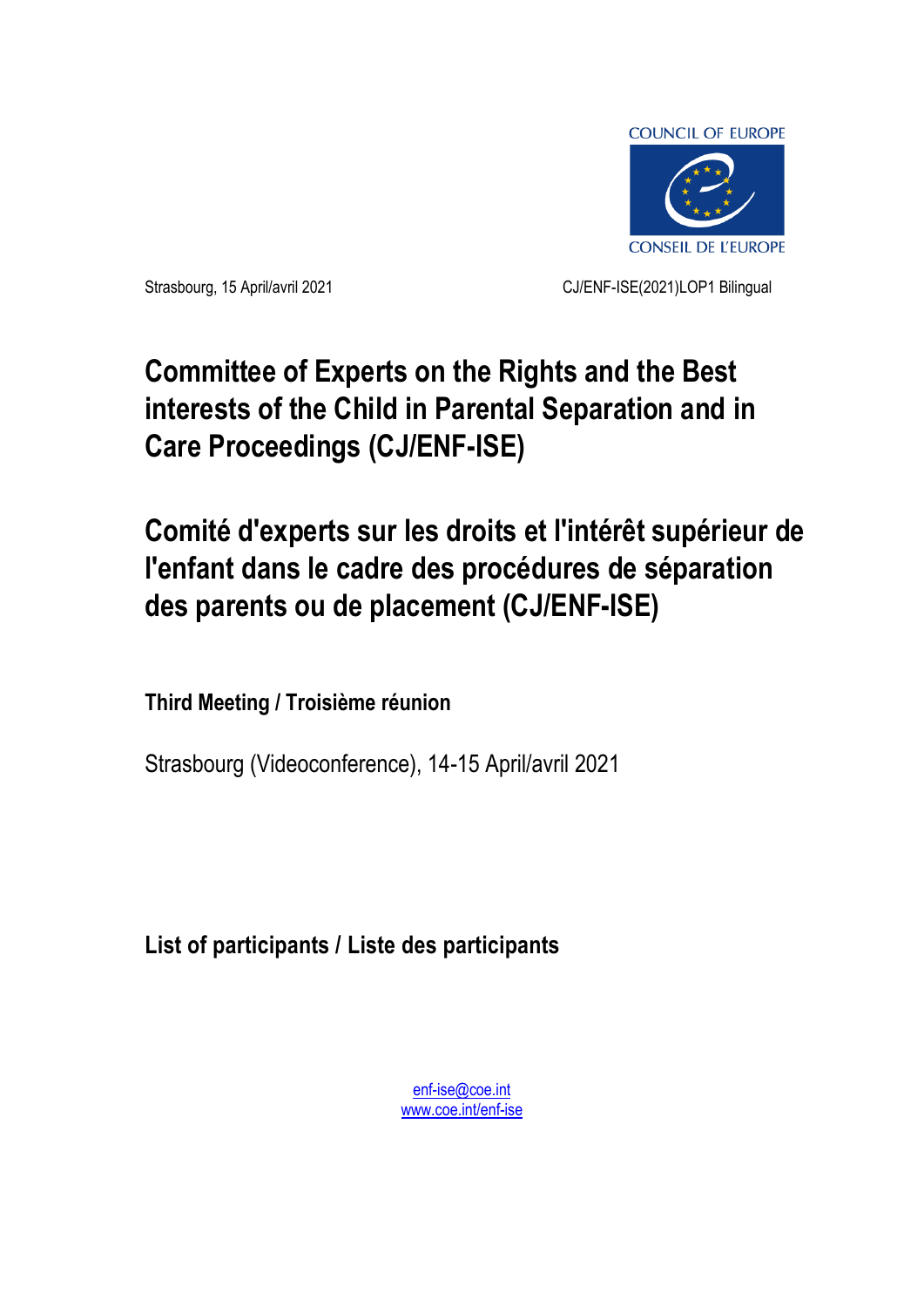# **MEMBERS /** *MEMBRES*

# **Armenia /** *Arménie*

Ms Susanna Tadevosyan Founder and President of the NGO "Bridge of Hope"

# **Austria /** *Autriche*

Mr Ewald Filler Vice-Chair of the CJ/ENF-ISE / *Vice-Président du CD/ENF-ISE* Head of Department for Family Law and Children's Rights Ombudsman for Children's Rights

# **Croatia /** *Croatie*

Ms Alma Bernat Head of Department for Children, Youth and Family at Risk Ministry for Demography, Family, Youth and Social Policy

Mr Christoforos Linos Presiding Judge at the Court of First Instance of Athens

# **Ireland /** *Irlande*

Mr Seamus S. Carroll Chair of the CJ/ENF-ISE / *Président du CJ/ENF-ISE* Principal Officer Civil Justice and Equality Legislation Department of Justice and Equality

# **Italy /** *Italie*

Ms Federica Fiorillo Department of Justice Affairs Head of Department's Office Judge seconded to the Ministry of Justice Ministry of Justice

# **Latvia /** *Lettonie*

Ms Dagnija Palcevska Director of the Civil Law Department Ministry of Justice

# **Norway /** *Norvège*

Ms Bente Therese Bekkhus Senior Adviser International Services Directorate for Children, Youth and Family Affairs Ministry of Children and Families

# **Portugal**

Ms Catarina Pral Senior Officer Directorate General of Social Reintegration and Prison Services Juvenile Justice Department

# **Switzerland /** *Suisse*

Mr David Rüetschi *Apologised/Excusé* Head of the civil law and law of civil procedure unit Swiss Federal Office of Justice

**Greece /** *Grèce Apologised/Excusé*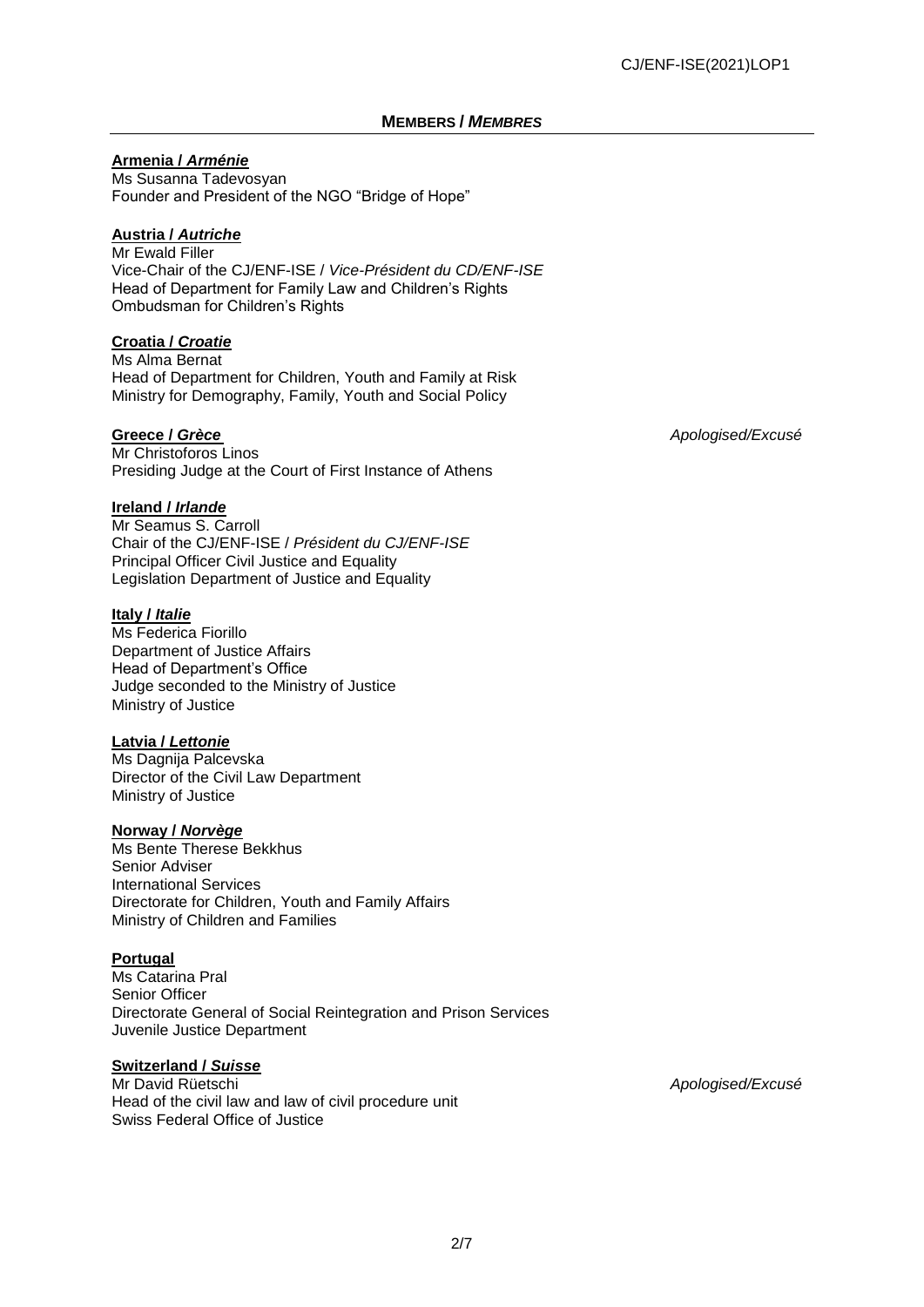# **OTHER MEMBERS STATES OF THE COUNCIL OF EUROPE / AUTRES ETATS MEMBRES DU CONSEIL DE L'EUROPE**

# **Armenia / Arménie**

Ms Liana Harutyunyan Ministry of Justice

# **Bosnia and Herzegovina /** *Bosnie Herzegovine*

Ms Tijana Borovčanin Ministarstvo za ljudska prava i izbieglice Ministry of Human Rights and Refugees

# **Bulgaria /** *Bulgarie*

Ms Milena Atanasova Chief Expert State Agency for Child Protection

# **Germany /** *Allemagne*

Mr Thomas Knoll-Biermann Head of unit Law on Parent and Child Matters

# **Hungary /** *Hongrie*

Ms Zsuzsa Boros Head of Group of the Private Law Sections Ministry of Justice

# **Latvia /** *Lettonie*

Ms Dace Daugule Lawyer Private International and Civil Procedural Law Ministry of Justice

# **Malta /** *Malte*

Dr Lynn Faure Professional Officer Social Care Standards Authority Malta

Dr Anthony De Giovanni Case Officer/Lawyer Malta Central Authority

#### **Monaco**

Ms Marianne Lanteri Cheffe de Division Direction de l'Action et de l'Aide Sociales Gouvernement Princier

# **Poland /** *Pologne*

Ms Monika Bieniek-Ciarcińska Head of Division of International Proceedings in Family Matters Department of Family and Juvenile Matters Ministry of Justice

Ms Magdalena Sroka-Barwinska Chief Specialist Division of International Proceedings in Family Matters Department of Family and Juvenile Matters Ministry of Justice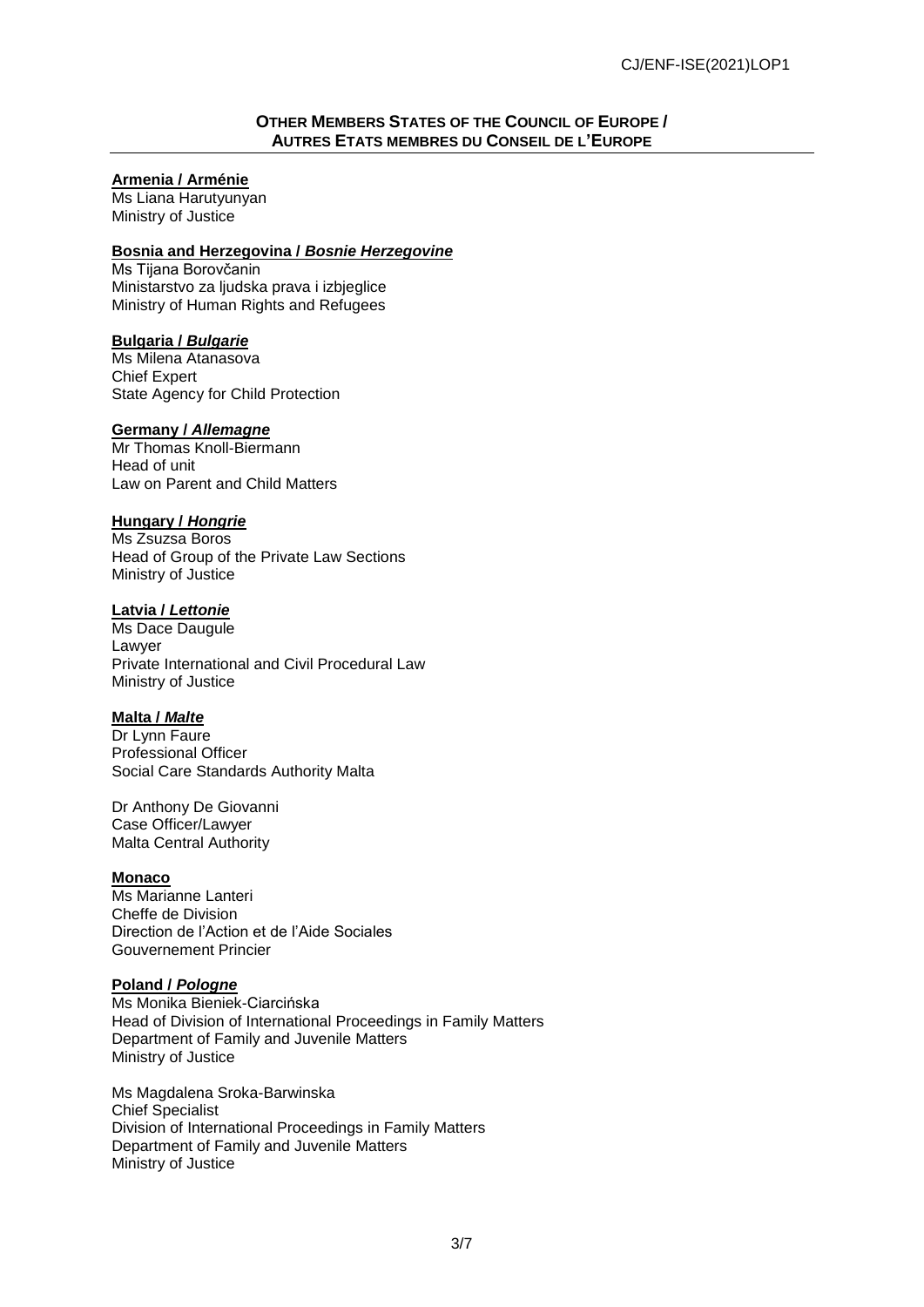Ms Luiza Nadstazik Senior specialist Department of Family and Juvenile Matters Ministry of Justice

# **Russian Federation /** *Fédération de Russie*

Ms Olga Opanasenko Member of the CDENF / *Membre du CDENF* Counsellor of the Department Humanitarian Cooperation and Human Rights of the Ministry of Foreign Affairs

# **Spain /** *Espagne*

Ms Cristina Ayuso **Apologised/excusée** Apologised/excusée Head of the Childhood Legal Analysis and Reporting Service Sub-directorate General for Childhood and Adolescence Policies Directorate General for the Rights of Children and Adolescents Ministry of Social Rights and 2030 Agenda

# **Ukraine**

Ms Olha Zozulia Deputy Head of the Department Head of the Division on Legal Cooperation with International Organisations Directorate on International Law Ministry of Justice

# **PARTICIPANTS**

# **Conference of INGOs of the Council of Europe /** *Conférence des OING du Conseil de l'Europe*

Mr Michel Grangeat Chair of the European Committee of the International Council on Shared Parenting (ICSP-CE) Emeritus Professor University Grenoble France

# **European Commission /** *Commission Européenne*

Ms Angele Sears-Debono Legal and Policy Officer Directorate General for Justice and Consumers Unit A1 Civil Justice

# **UN Committee on the Rights of the Child /** *Comité des droits de l'enfant de l'ONU*

Mr Benoit Van Keirsbilck Member of the UN Committee on the Rights of the Child / membre du Comité des droits de l'enfant de l'ONU

**Action against violence against women and domestic violence /** *Lutte contre la violence à l'égard des femmes et la violence domestique* **(GREVIO)**

Ms Simona Lanzoni Grevio member

# **Lanzarote Committee of the Council of Europe /** *Comité Lanzarote du Conseil de l'Europe*

Mr George Nikolaidis Director Department of Mental Health and Social Welfare Center for the Study and Prevention of Child Abuse and Neglect Institute of Child Health Athens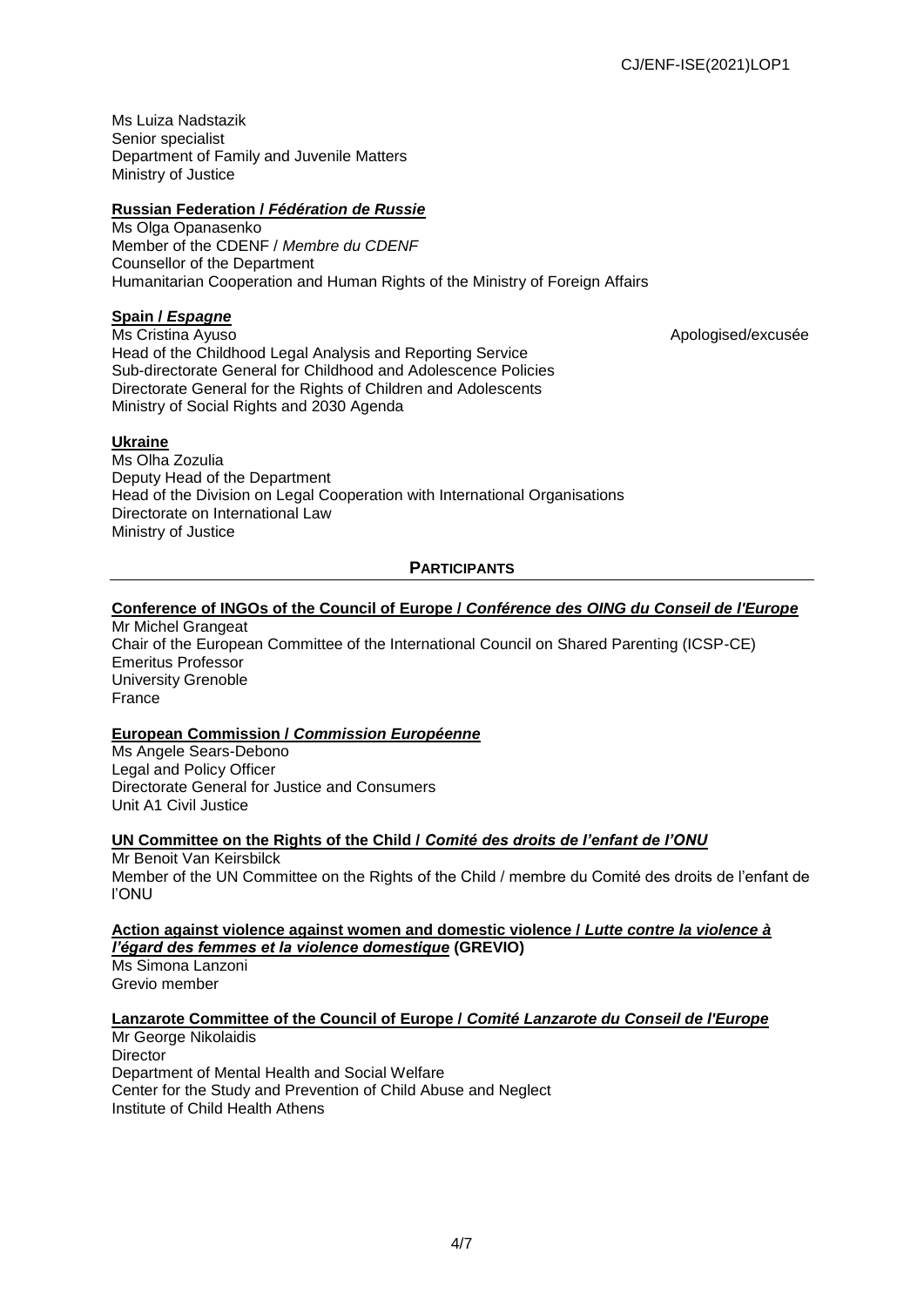# **CONSULTANTS**

Ms Nuala Mole Founder and Senior Lawyer Advice on Individuel Rights in Europe Limited (Aire Centre) Consultant to the CJ/ENF-ISE

Ms Samantha Sloan Legal Project Assistant Advice on Individuel Rights in Europe Limited (Aire Centre)

Professor Blandine Mallevaey Faculté de Droit de l'Université Catholique de Lille Consultant to the CJ/ENF-ISE

Ms Daja Wenke Consultant to the CJ/ENF-ISE

# **OBSERVERS / OBSERVATEURS**

# **International Social Service (ISS) /** *Service social international (SSI)*

Mme Sandrine Pepit Directrice Service Social International France

**Missing Children Europe** Ms Aagje Ieven Secretary General / Secrétaire générale

#### **Mexico /** *Mexique*

Ms Lorena Alvarado Quezada Représentation du Mexique auprès du Conseil de l'Europe

**International Association of Youth and Family Judges and Magistrates (IAYFJM) /** *Association internationale des magistrats de la jeunesse et de la famille* **(AIMJF)**

Mr Daniel Pical Président de la Section Européenne

**Tunisia /** *Tunisie* Mme Jamila Betaieb Ministère de la Femme, de la Famille, de l'Enfance et des Seniors

**SECRETARIAT / SECRETARIAT**

#### **Registry of the European Court of Human Rights /** *Greffe de la Cour Européenne des droits de l'homme* Mme Elena Baroni Lawyer / Juriste

**DGI – Directorate General of Human Rights and Rule of Law / Direction générale Droits de l'Homme et Etat de droit** 

**Secretariat of Bioethics / Secrétariat Bioéthique** Ms Natalya Zaytseva Legal Administrator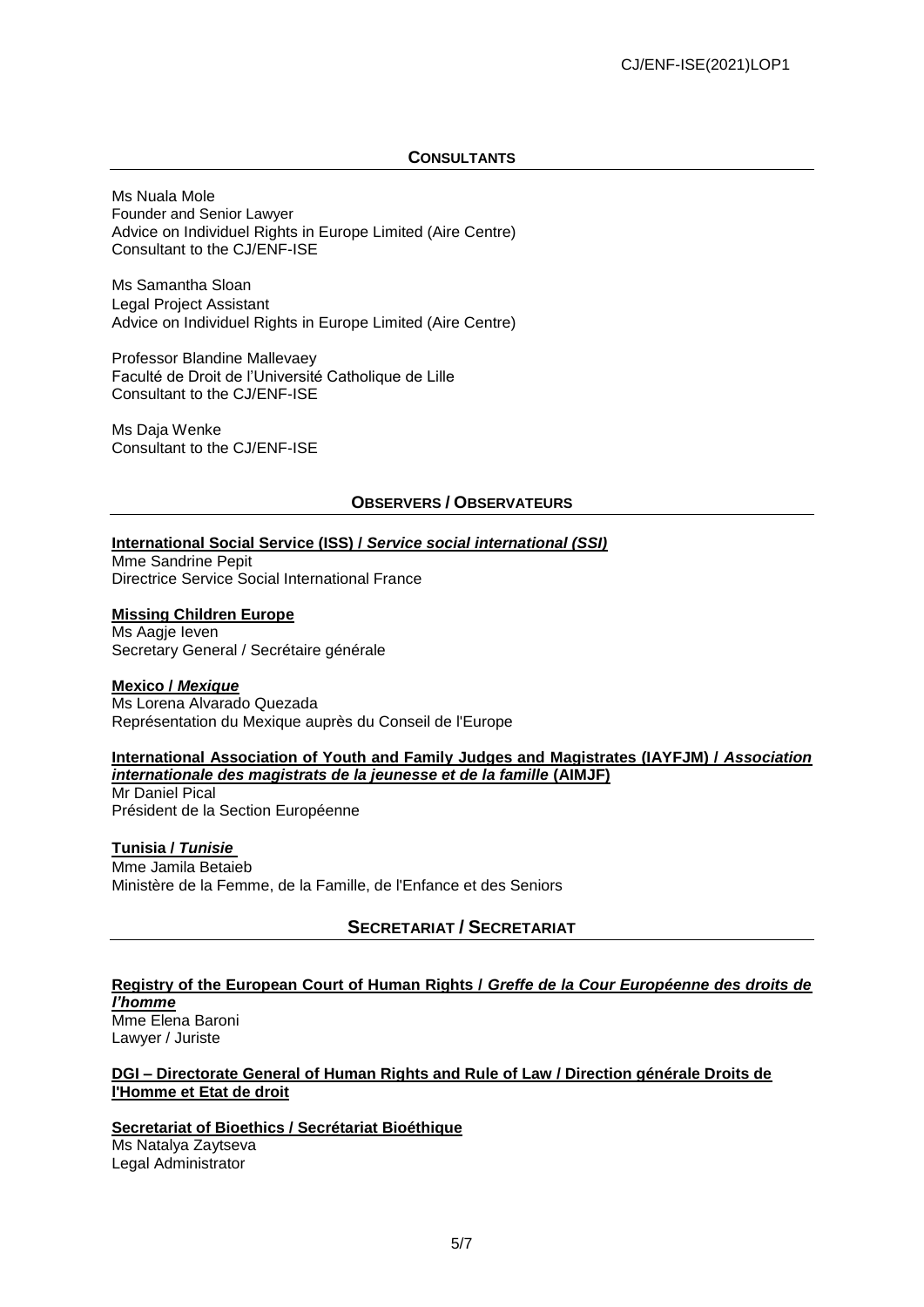# **DGII – Directorate General of Democracy /** *Direction générale de la Démocratie*

#### **Directorate of Anti-discrimination /** *Direction de l'anti-discrimination*

### **Children's Rights Division /** *Division des Droits des enfants*

Ms Regina Jensdottir Children's Rights Co-ordinator, Head of the Children's Rights Division / Coordinatrice des droits des enfants, Cheffe de la Divison des droits des enfants

Ms Maren Lambrecht-Feigl Co-Secretary to the Steering Committee for the Rights of the Child / Co-secrétaire du Comité Directeur pour les droits de l'enfant Programme Officer / Responsable de programme

### **Action against violence against women and domestic violence /** *Lutte contre la violence à l'égard des femmes et la violence domestique (***GREVIO)**

Ms Elif Sariaydin Administrator / administratrice

# **Secretariat of the CJ/ENF-ISE / Secrétariat du CJ/ENF-ISE**

Ms Livia Stoica Becht Head of the Division / *Chef de la Division* Secretary to the CDCJ / *Secrétaire du CDCJ Co-Secretary to the CJ/ENF-ISE / Co-Secrétaire du CJ/ENF-ISE* Division of Legal Cooperation, DGI E-mail: [Livia.STOICA@coe.int](mailto:Livia.STOICA@coe.int)

Ms Sophio Gelashvili Head of Legal Cooperation Unit / *Cheffe de l'unité de la coopération juridique* Co-Secretary to the European Committee on Legal Co-operation Secretariat (CDCJ) / *Co-Secrétaire du Comité européen de coopération juridique (CDCJ)* Division of Legal Cooperation, DGI E-mail: [Sophio.GELASHVILI@coe.int](mailto:Sophio.GELASHVILI@coe.int)

Mr Philippe Krantz Legal Officer / Juriste European Committee on Legal Co-operation Secretariat (CDCJ) / *Sécretariat du Comité européen de coopération juridique (CDCJ)* Co-Secretary to the CJ/ENF-ISE / *Co-Secrétaire du CJ/ENF-ISE* Division of Legal Cooperation, DGI E-mail: [Philippe.KRANTZ@coe.int](mailto:Philippe.KRANTZ@coe.int)

Ms Katrin Uerpmann Secretary to the Steering Committee for the Rights of the Child / Secrétaire du Comité Directeur pour les droits de l'enfant E-mail: [katrin.UERPMANN@coe.int](mailto:katrin.UERPMANN@coe.int)

Ms Maria Asensio Vellasco Policy Officer / Chargée de mission Children's Rights Division / Division des droits des enfants E-mail: [Maria.ASENSIO-VELASCO@coe.int](mailto:Maria.ASENSIO-VELASCO@coe.int)

Ms Valérie Giret-Lerch Assistant / Assistante Children's Rights Division / Division des droits des enfants E-mail: [Valerie.GIRET@coe.int](mailto:Valerie.GIRET@coe.int) / [ENF-ISE@coe.int](mailto:ENF-ISE@coe.int)